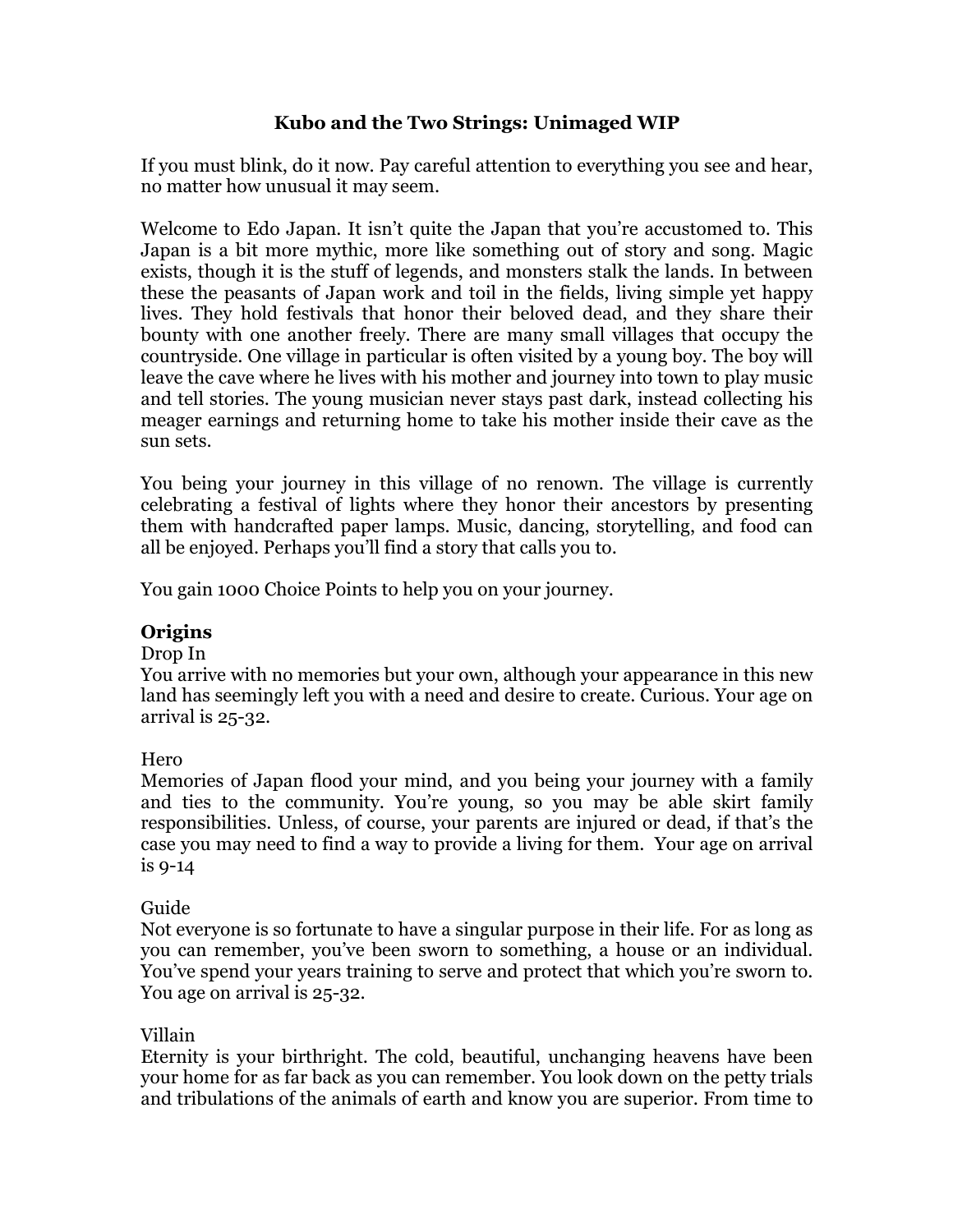time you are sent to earth to serve heaven, but you find the act distasteful. You age on arrival is immeasurable.

# **Perks**

# All

# *Free/100: Origami*

A curious art this, transforming a flat sheet of paper into a three-dimensional sculpture. It takes time and patience to learn how to do this properly. While you aren't necessarily a master of this art, yet, you are a very competent amateur. If mastery is really important to you, though, you can spend 100CP and become an undisputed master of this art.

# Drop In

# *100: Laika Lines*

If a picture is worth a thousand words, you are capable of speaking voluminously. Pick any two of the plastic arts – painting, sculpting, film, drawing, or something similar – that you prefer. You now possess a master's command of those mediums. Additional purchases can be made at the same rate, two mediums per purchase. However, said arts must involve the manipulation of physical material. Non-plastic arts, such as writing, music, and acting, are ineligible for this perk.

# *200: Emergent Auteur*

Sometimes the sum is greater than the parts. While this isn't always the case, you've learned how to create this effect under certain circumstances. When you use two different artistic mediums to create one piece of art, those mediums will play off one another perfectly. The resulting piece of art will be a masterful, unique blending of those two mediums that displays all the characteristics of those individual mediums in addition to taking on an aesthetic unique to this particular blending.

# *400: Hope and Heartstrings*

Arc and act, theme and trope: these are the brick and mortar of storytelling. Yet just as a home is more than brick and mortar, so too is storytelling than stacking blocks. A story properly told can convey so much to so many. It can entertain with tales of brave warriors fighting impossible odds. It can enlighten by gently delivering harsh truths. Regardless of your intent – entertain, enlighten, or both – story flows from you, rich and true, as easy as breathing.

# *600: Faithful Following*

The creator creates to create. The desire to bring forth art into the world cannot be denied, and exists purely for it's own sake. Having said that, who doesn't enjoy seeing the crowd move to the beat of your creation? Well, whatever your skill, whatever your medium, it seems that there's always a group of fans willing to pay to see your work. They might not be enough in number to make you famous, or rich, for that matter, but they'll be loyal and will ensure that whatever art you display will always have an audience.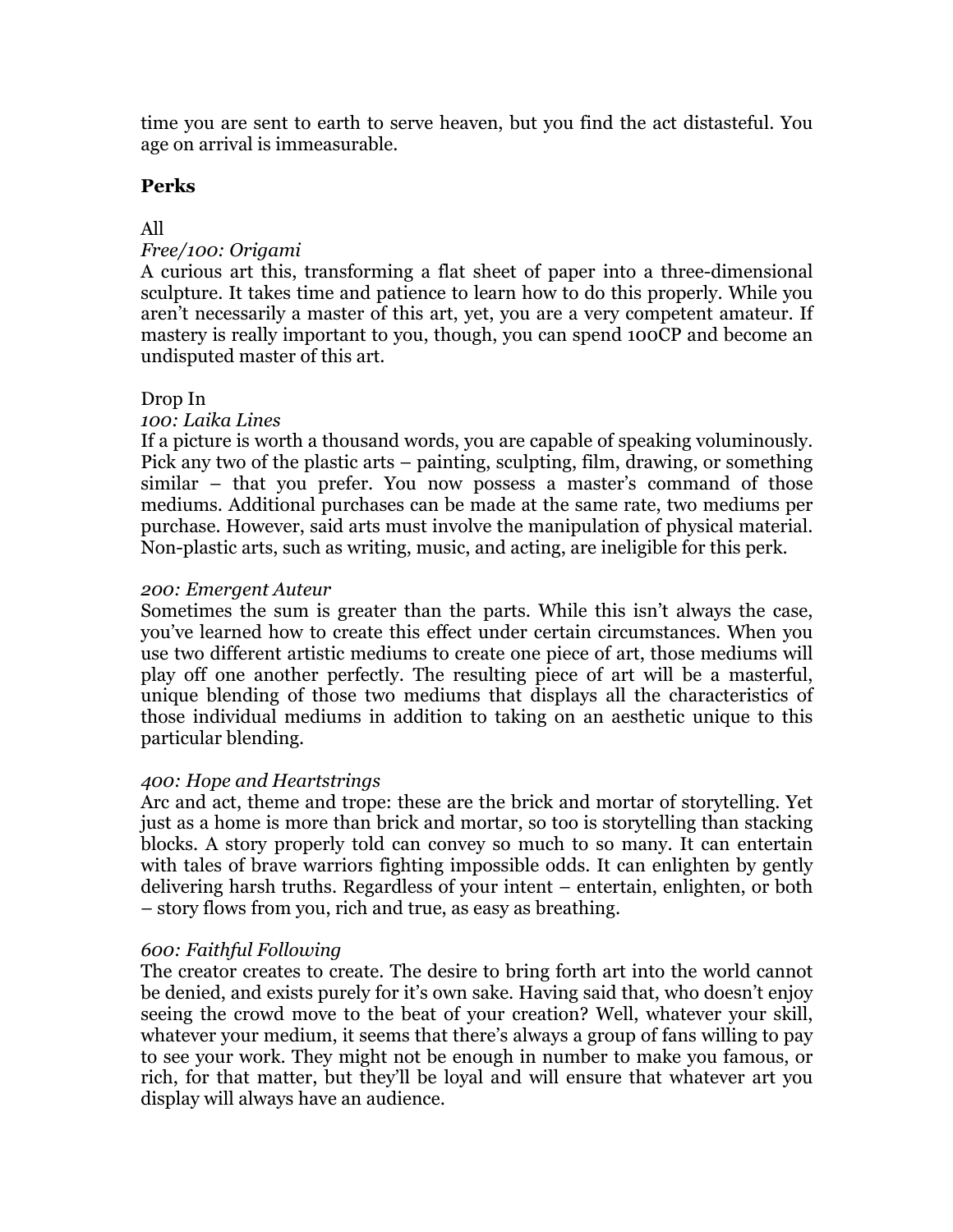#### Hero

#### *100: Bright Tones, Warm Heart*

Music is an amazing form of expression: quick jaunty tones can convey motion, and create a sense of adventure. Similarly, slower more drawn out notes can convey loss and sorrow. At the crux of it though, music requires two things: the technical knowledge of how to and ability to manipulate sound, and the courage to emote fearlessly. You now possess such traits. You are now a master of any instrument available in the 18th century, and you can imbue your music with a full measure of whatever emotion you desire.

#### *200: Drawn to Friendship*

Have you ever met someone and it feels like you've known them forever? There are certain people who fall easily into friendships. They can be the favorite son or daughter of their village, despite the fact that they visit only rarely. If in need, people will flock to their aid and potentially assist them on a dangerous quest. You are one such person. With minimal effort, you can make friends with nearly anyone who isn't overtly hostile. Moreover, the longer your friends remain in your company, so long as you do not intentionally mistreat them, the bonds of friendship will continue to grow and strengthen.

#### *400: Brilliant Busking*

It isn't easy being a street performer. Not only must you be a master of your chosen craft, but you must also possess an ability to work and play to the crowd. Quite thankfully, you're a virtuoso busker. Provided you have something to offer a crowd – a song, street art, a speech – the crowd will largely bend to your will. You'll find it easy to move them around, providing you with room to practice your craft or simply have them follow you. Moreover, your memory will improve such that you'll never forget a request called out from a crowd, and if you do they'll forgive you for it anyway. Should you have some means of manipulating or influencing emotion or though via performance, you'll find this skill enhances that.

### *600: Crimp, Create, Control*

Stories and songs are powerful. They are manifestations of the inner world of the creator, born of a curious combination of xxx. There is, however, a degree of abstraction to songs and stories. How much more impactful would they be with an added visual aids? You now possess the ability to manipulate and control dozens of discrete small objects. The objects in question can be no larger or heavier than a small piece of paper. But such is your control that you could have them act out complex fight scenes, complete with gory paper deaths. You'll find this much easier if used in conjunction with a story you're telling or music you're performing.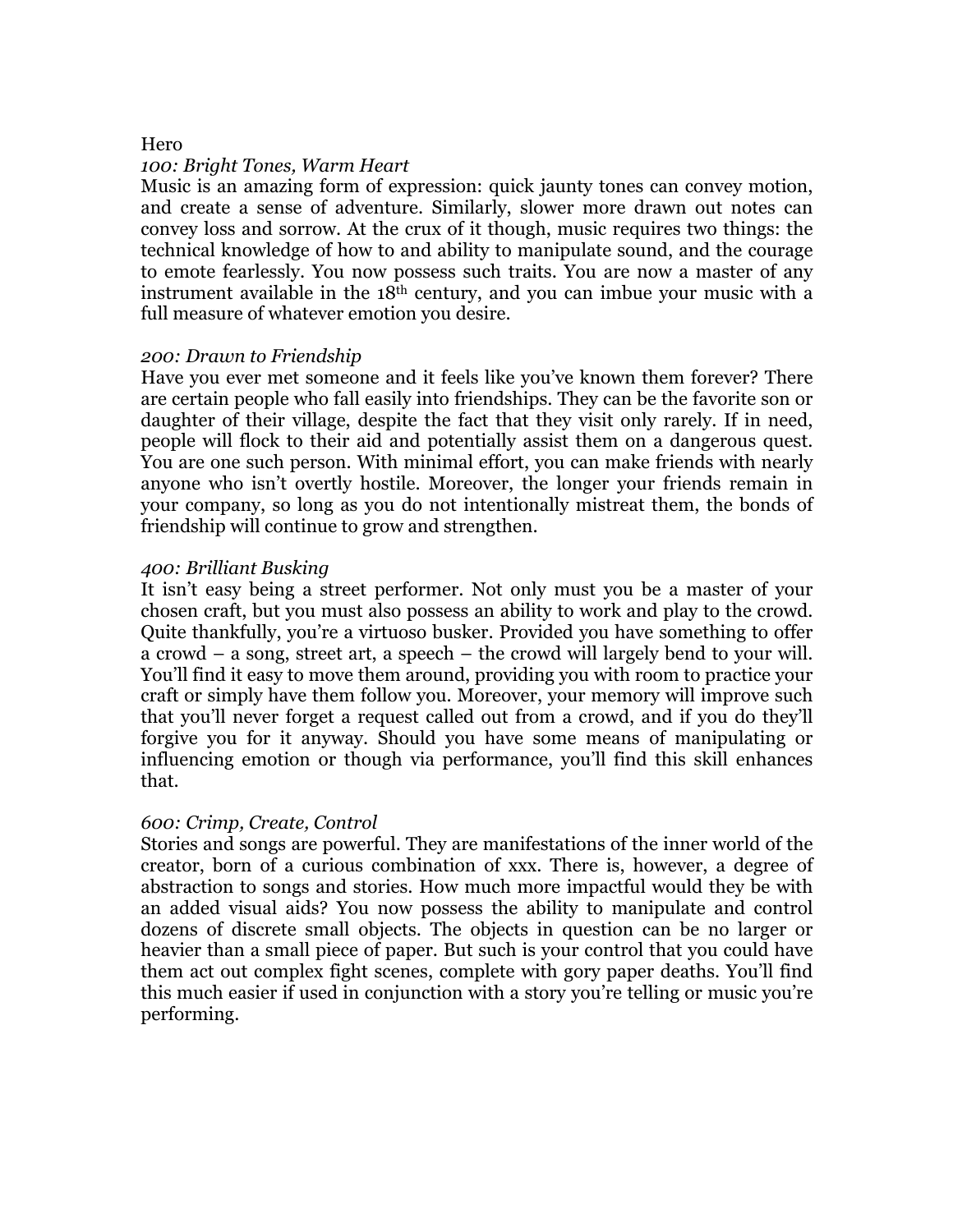### Guide

## *100: Anthropomartial Arts*

According to legend, many martial arts styles have their roots in observing animals in the wild. The crane, the monkey, the heron, all have been said to inspire the martial arts of different schools. Whether this is true or not, you now possess a journeymans skill in two martial arts: one armed and one unarmed. In addition, should you happen to find yourself in a new furrier body, you'll find your skill in these two styles unhindered by the particularities of your new body.

#### *200: Simian Sagacity*

Stories tell of monkeys possessed of great understanding. These beings were able to exemplify and elucidate principles for living a life of skill and wisdom. Some thought them messengers of the gods, others mere stories. Regardless, you now possess a similar level of enlightenment. You're wise in a way most people will never be, and you understand the hardest truths life has to offer. More than that, you know how to process them and explain them to help people overcome potentially devastation hardships.

#### *400: Hard-fought Harmony*

Two blades are better than one, provided those blades can work on concert. Yet working in concert, working with a partner or a group, takes long hours of practice and training. Well, it used to anyway. You now possess a preternatural ability to work with a partner or a small group. Moreover, not only will you start out working together much easier, but the more time you spend with one another working at various tasks you'll find that your ability to harmonize your efforts increases at a staggering rate.

### *600: Vows Made and Vows Kept*

Swearing yourself to the betterment of another is no small thing. Such oaths, whether delivered on bended knee or face to face, have a certain weight. It's almost as if the universe sees such commitment and honors it. Should you swear such an oath, you will find yourself possessed of a myriad of benefits: you'll have an instinctual awareness of the location and health of whoever you're sworn to, if directly defending them your strikes will land harder and more often, if directly defending them you'll be able to shrug off damage more easily. You can only swear one such oath at a time, and you can set conditions for said oath. You cannot, however, transfer that oath to another until said oath is complete.

#### Villain

### *100: Darkness Stalks at Night*

People have an instinctual fear of the dark. The mind wanders and imagination conjures all manner of malevolence from the gloom. You know that such fears are not irrational; you are the thing they fear. With a thought you can create a palpable aura of fear around you. To help with this, you can create small effects to bolster your efforts: echoing your voice, giving your voice an unsettling reverb, floating and moving slowly through the air. These effects must be largely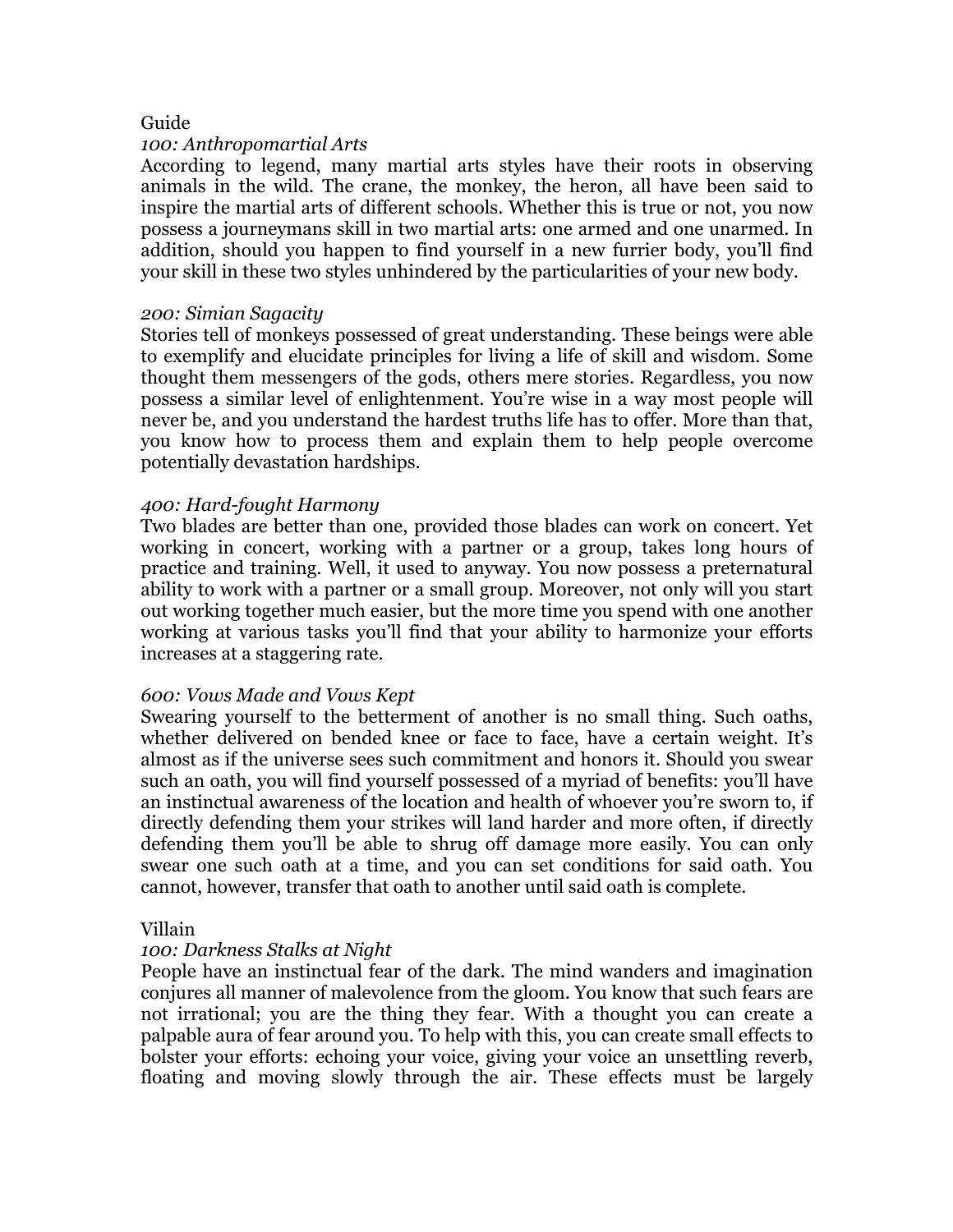cosmetic, but when used properly this aura and these effects will cause an ordinary person to flee in terror.

### *200: The Unblinking Eye*

The moon hangs heavy and full in the sky, staring down on the earth and its inhabitants unceasingly. Your ties to the moon give you a similar ability: if you and your prey are under the light of the moon, then you can track them unerringly. The smallest track or trace of passing will not slip past you unnoticed. Moreover, if you have some magical means of observation, scrying or the like, you'll find those efforts are both easier and yield more results.

## *400: Strength of Silvery Light*

The cattle that stalk the earth spend their time beneath the sun. Yet you know that the moon holds far greater power. The argent light of the moon beams down the perfection of heaven onto a flawed, weak earth. Born of the Heavens as you are, you know how to draw strength from this light and, in doing so, share in its perfection. While you stand beneath the light of the moon, you will find all of your abilities increased in power.

## *600: Child of the Heavens*

The Heavens are cold, precise, and perfect. As their child, so are you. You have gained a measure of the Heavens eternal nature, as such the passage of time does not effect you. Unlike the animals of earth, you do not hunger, thirst, or require air. You can move at will between the Heavens and earth. In other worlds this will allow you to teleport freely between a planet and either it's analogue of heaven or some portion of immediately adjacent outer space. Finally, you are highly resistant to attempts to manipulate your emotions. Though, be warned, even that resistance can be overcome by heroic effort./ Magic

# General

# *500: On the Wings of Golden Herons*

There are fights that cannot be won by strength of arm. There are monsters that can never be overcome. Yet for those with understanding, these facts hold no fear. It is in the nature of life to be ephemera, and in the end our stories may outlast us all. When faced with an overwhelming foe, you can attempt to protect yourself with this understanding. Should you have others with such wisdom, the simple wisdom of honest peasants, you will find your efforts strengthened. You may infrequently, when set with great need, summon a barrier impenetrable to any enemies attack. The duration will be short, but may provide the time necessary to act.

In addition, you find the following skills enhanced the following manner:

# *Faithful Following*

Once per jump you attract the attention of a patron. This patron will be of significant wealth and influence. So enamored with your work is this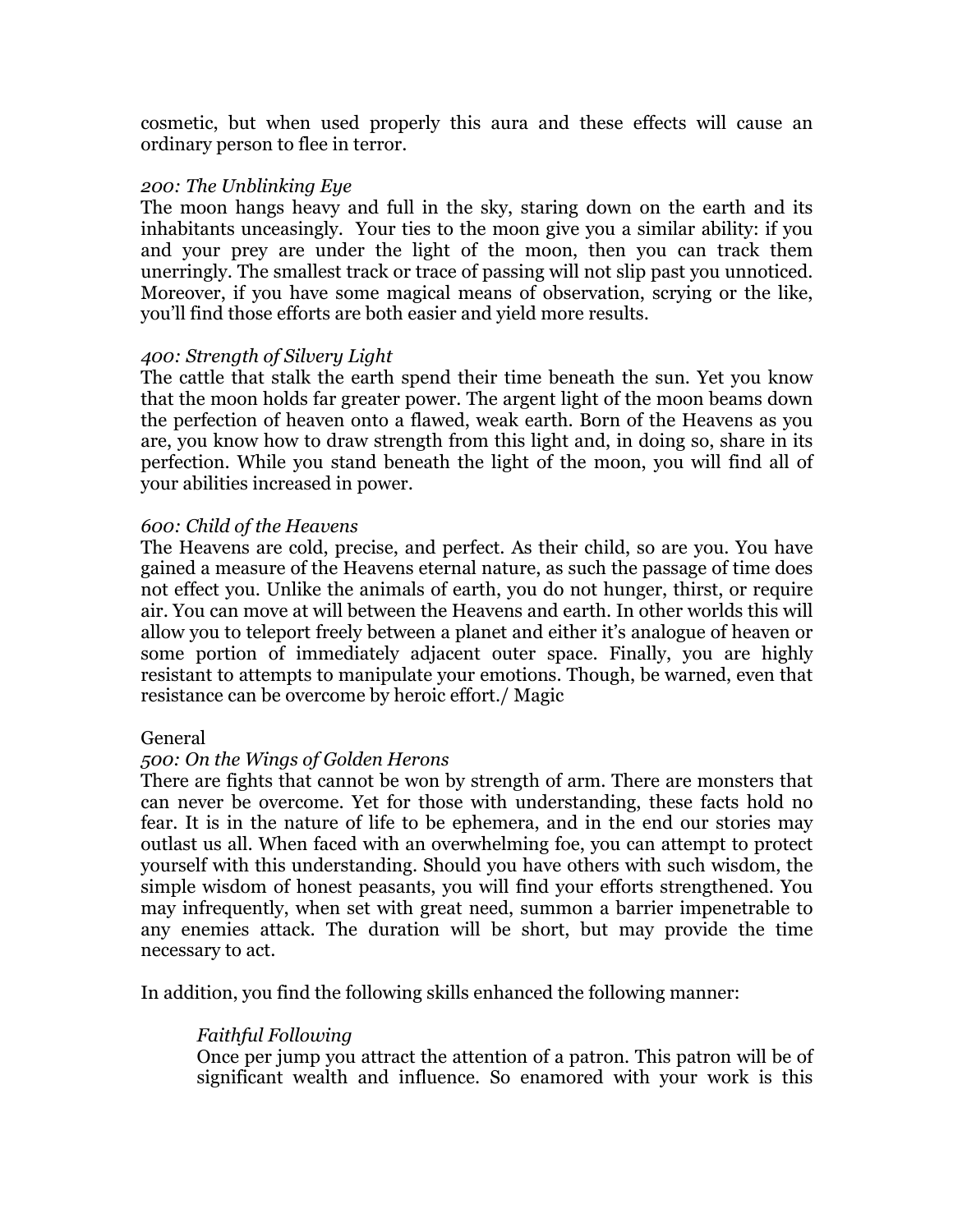patron, that they will be willing to fund your art even at a loss. So long as you stay true to your art, you won't be lacking the funds to create.

### *Crimp, Create, Control*

Your ability to create and control your creations has increased dramatically. Instead of dozens of creations, you can potentially manipulate hundreds. They're still subject to the same limitation on individual size and weight, however. More than that, though, you can create up to two creations of particular quality. These creations will take on the qualities of whatever they're fashioned after. A boat made of leaves will be seaworthy. A small samurai will unerringly know where to go to complete a quest.

## *Vows Made and Vows Kept*

So strong are the vows you've made that they supersede the call of death. If you die in the service of someone you're sworn to, you will be reincarnated hours later in a new form. This form will resemble an mundane animal found on earth that has been anthropomorphized. You can live indefinitely in this new form, provided you don't die of other means, or upon fulfilling your oath you may resume your previous form. This ability works no more than once per jump.

## *Child of the Heavens*

There is more to the heavens than perfection, there is also power. Magic, the lifeblood of the heavens and a force untouchable by the earthly animals, with it you can command the seas and storms, you can hold people fast with wisps of smoke, transform fools into lowly bugs, strike with the might of the heavens, and even transform yourself into a beast of terrible power.

### **Companions**

### *50/200: You Are My Quest*

Import any companion and give them an origin and 600CP for 50CP or import eight companions with and origin and 600CP for 200CP. Additional points may be acquired from the jumper. For every 1CP the jumper donates to his companions, every imported companion gains 1CP to spend.

### *200: Model Companion*

There are some individuals and entities of note in this world. By paying a paltry 200CP, you can provide them with a ticket to share your multiverse adventures.

### **Items**

#### Drop In *100: An Open Invitation*

A curious thing, this. It's a small white card, made from expensive card-stock and embossed with gold filigree. Given the laurels and other accents, it looks like an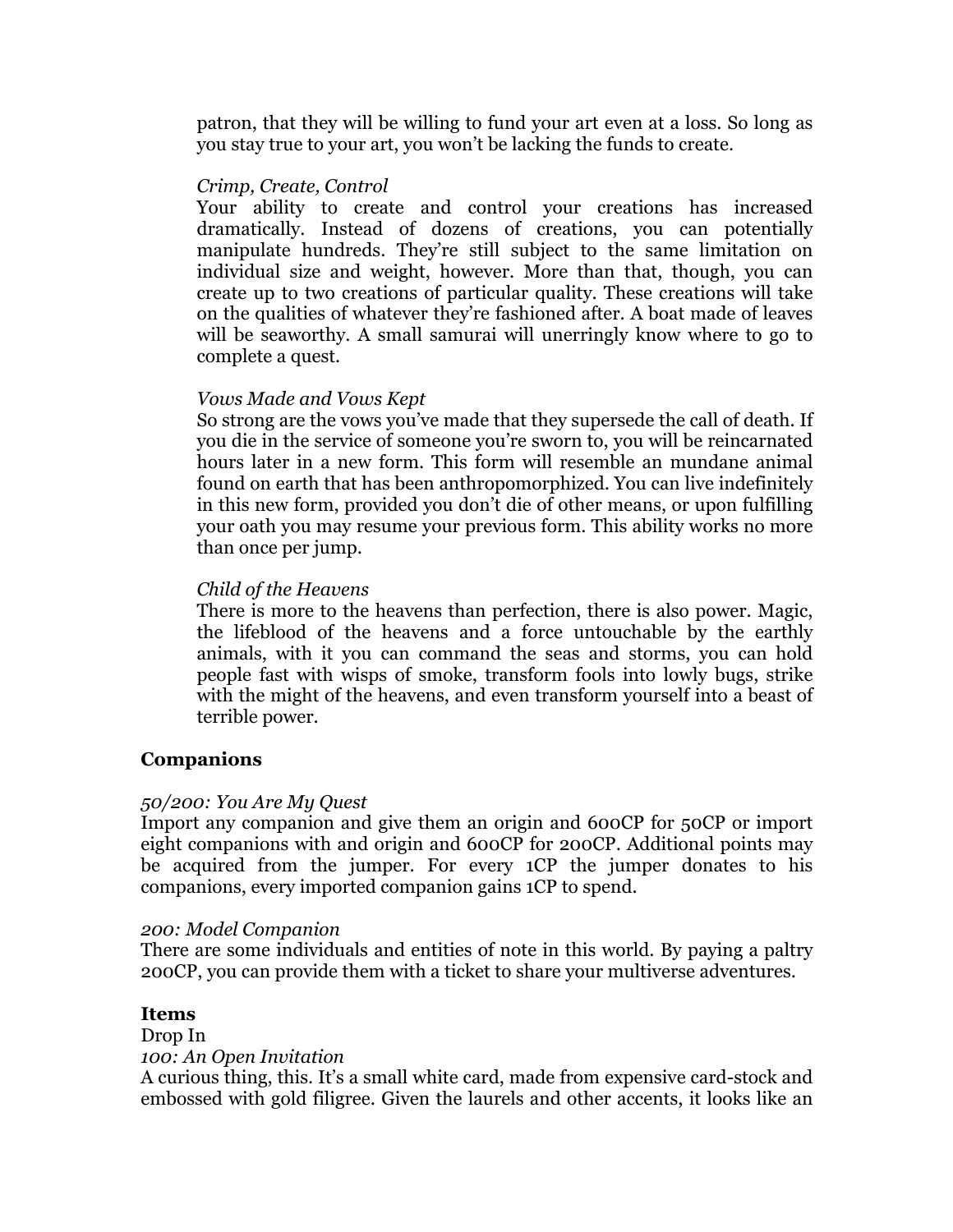invitation to an exclusive film festival. However, this card does more than just that; it grants you and a guest admittance to any high society event. Does not include black tie and or slinky dress.

### *200: Comprehensive Collection*

A series of bookshelves, three or four, you're never quite sure when you look at it straight on, that has every animated film, show, or short ever produced on Earth. In addition, these copies have commentaries from their creators detailing the how's and why's of their creation. The media itself takes the form of whatever media type – tape, DVD, digital – you require.

## *400: A Little Black Book*

As the title states, this is a small black leather bound book. It's held closed by a band, but is otherwise about one inch thick. Inside the book are the names and contact information for innovators, captains of industry, investors, studio heads, theater heads, and all other manner of power brokers. Why, a little bit of effort you and charisma you could put together quite the production team with a book like this. The book will grow no larger, and will update its information to the current universe its in while simultaneously keeping the old entries. There are always a few pages in the back if you want to write down some other contacts you make.

## *600: The Perfect Studio*

This is exactly what it says on the box. The box is figurative. In any event, this is a space, a few thousand square feet of office and studio space, set up to make movie magic. Included are the digital and analog tools to create stop-motion and CGI movies: computers, lights, all manner of cameras, and everything else you could want. Similarly, there are all the raw materials you might need in the pursuit of filmmaking. This space can either be attached to your Warehouse or will ensconce itself in building somewhere in jump.

### Hero

# *100: Busker's Instrument*

A worn but well cared for musical instrument of your choosing. The default offering is a beautiful old shamisen, but this purchase works for any instrument a street musician could have in the 18th century. The strings will need replacing from time to time, but otherwise this instrument is remarkably sturdy. If you've any musical talent at all, you'll find it increased slightly when playing this instrument.

### *200: A Samurai's Kimono*

This isn't the full kimono of a samurai. In fact, all that's here is the robe-like portion covering your upper body and the obi. It's well made and has the symbol of some sort of winged creature on it's back. Once per jump if you're in mortal danger and about to die, wings will indeed sprout from the back of this garment and carry you swiftly away from danger.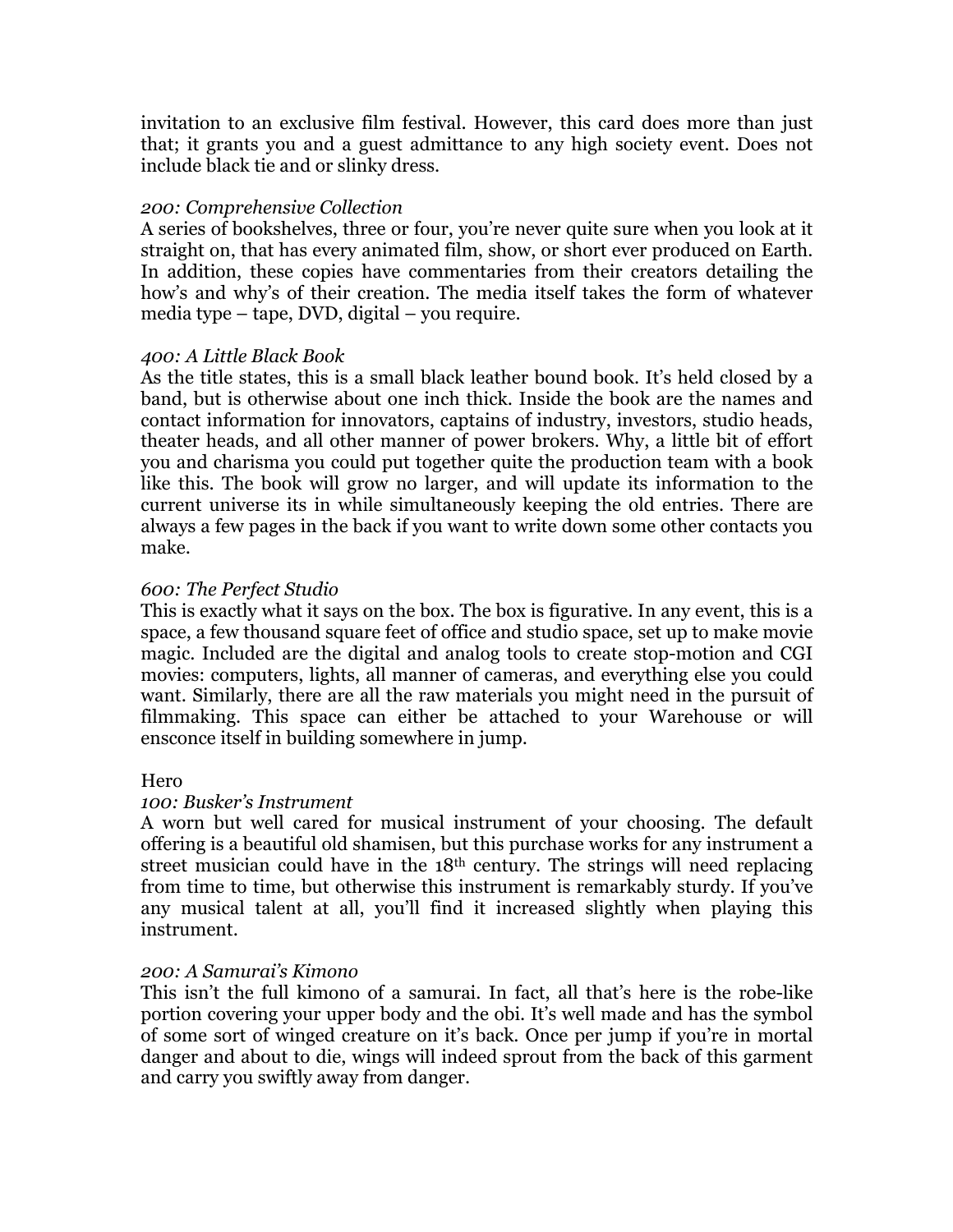#### *400: A Plain Statuette*

This carved wooden depiction of an animal feels strangely smooth to the touch. While this looks nothing more than a childs toy, it is an artifact of some power. Once per day, for four hours, the animal depicted can be summoned. The animal will be a slightly anthropomorphic version of the statuette, it will have it's own personality and be capable of speech, and it will be a fantastic fighter. If slain, the animal may not be summoned for a week.

### *600: The Artifact Descriptive*

Artifacts of great wonder and power exist in this world. Those who wield these artifacts find themselves imbued with great power. Choose a weapon, a piece of armor, or article of clothing: that is your item. Now select a one-word description of what it does: that is it's power. There are limits to this. The Sword Unbreakable allowed an untrained boy to strike a giant beast and wound it. The Breastplate Impenetrable allowed a young hero to survive a massive blow. However, these effects are not absolute. Just as the hero was injured while wearing Breastplate Impenetrable, so too would you be if you created and wore the Tie tack Invincible. As an added bonus, if you select a wearable piece of equipment it will resize itself to fit your current size.

#### Guide

#### *100: Limitless Sashimi*

A nice plate of fresh, raw fish. The fish will be scaled, cleaned, dressed and ready for consumption. There's actually quite a small pile of it, more than one person could eat in a sitting. Perhaps it'd be nice to sit with some friends and enjoy a meal together?

### *200: Yumi hankyū*

This bow is smaller than the full bow of a samurai, though it is no less deadly. Well made and meticulously maintained, it is a warriors weapon. A unique feature about this bow, however, is its quiver. While the arrows in the quiver are completely ordinary, the quiver will never run out of arrows for the bow to shoot.

### *400: A Worn Map*

Folded up and altogether unassuming, this map shows the approximate location to a handful of artifacts. Should the bearer need a particular artifact to complete a quest, the map will show, vaguely, where that artifact is located. The map is by no means precise, its almost more a calligraphy painting than a map, but it will not be false.

#### *600: A Secluded Cave*

Somewhere in the world there is a cave that no one can find, perfectly sheltered from observation but with plenty of room to cook, eat, and sleep. You are the only one that can find and enter this cave, if you so choose, and in addition to the above, you'll find it has an abundance of fresh water. This cave can either reappear in each jump or it can become an addition to your Warehouse.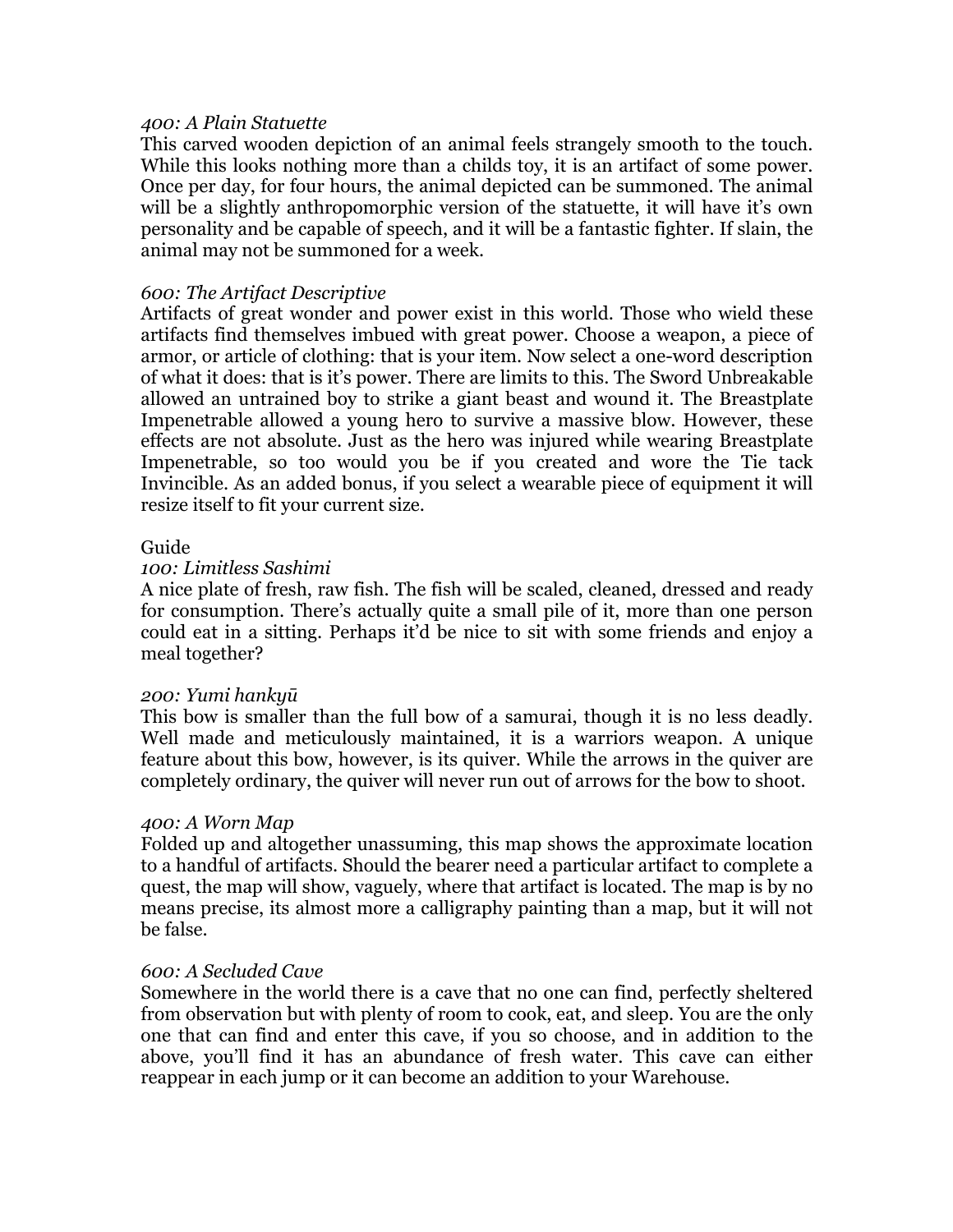## Villain

### *100: Vestments of the Night*

A mask, a hat, a robe, a complete outfit that speaks to the wonders and glories of the night. While there isn't anything inherently magical about these clothes, any attempts to intimidate to inspire fear while wearing them will be more successful.

#### *200: Magic Pipe*

This long, slender pipe looks to be made of ivory or perhaps the highly polished bone of some animal. Regardless, it never runs out of tobacco or any other substance placed in its bowl. In addition, any magics cast or invoked using the pipe, those that require smoke or fire, will find their effects enhanced by the pipe.

### *400: Wicked Blades*

A pair of bladed weapons of your choosing. These blades could be katana, kusarigama, or some other bladed weapon of your choosing. Regardless of what they look like, they are extremely deadly. Wounds inflicted by these weapons are particularly aggravated, and will heal slowly or perhaps not at all. The wounds will heal, or not, with a preponderance of time and rest but will be less than receptive to healing magic.

### *600: Temple of Heaven*

This old temple looks Shinto in its aesthetic, but in truth its set to worship the perfection of the moon and stars. Inaccessible by mortals, except with the owners permission, this temple resides in Heaven – half way between a heavenly spiritual plane and the space immediately adjacent earth – and provides its owner a great place from which to view earth. Methods of divination will yield greater returns when practiced from this temple.

### **Drawbacks**

### 100: Low Budget

Bland and blocky, the world looks really bland and blocky. Its not that Japan has changed, it's just that everything looks … derezzed to you. What would otherwise be a beautiful world, vibrant with color, will instead look really, really cheap to you.

### 100+100: One-eyed

Somewhere along the way you lost an eye. More specifically, someone took it from you. For the remainder of your journey you will be unable to use that eye. No magic, technology, or perk will restore vision to that eye. For an extra 100 CP you can be blind in both eyes for the duration of the jump.

### 200: Chicken of DOOOM

Everyone loves a little comic-relief, right? That's what this is about. For the duration of your journey, a giant, fire-breathing, egg-shooting, insanely murderous chicken will stalk and constantly attack you. This creature may be a nuisance at first, but will scale with power after each encounter until it becomes a threat to you. What's worse, even if it is a threat, no one but you can take it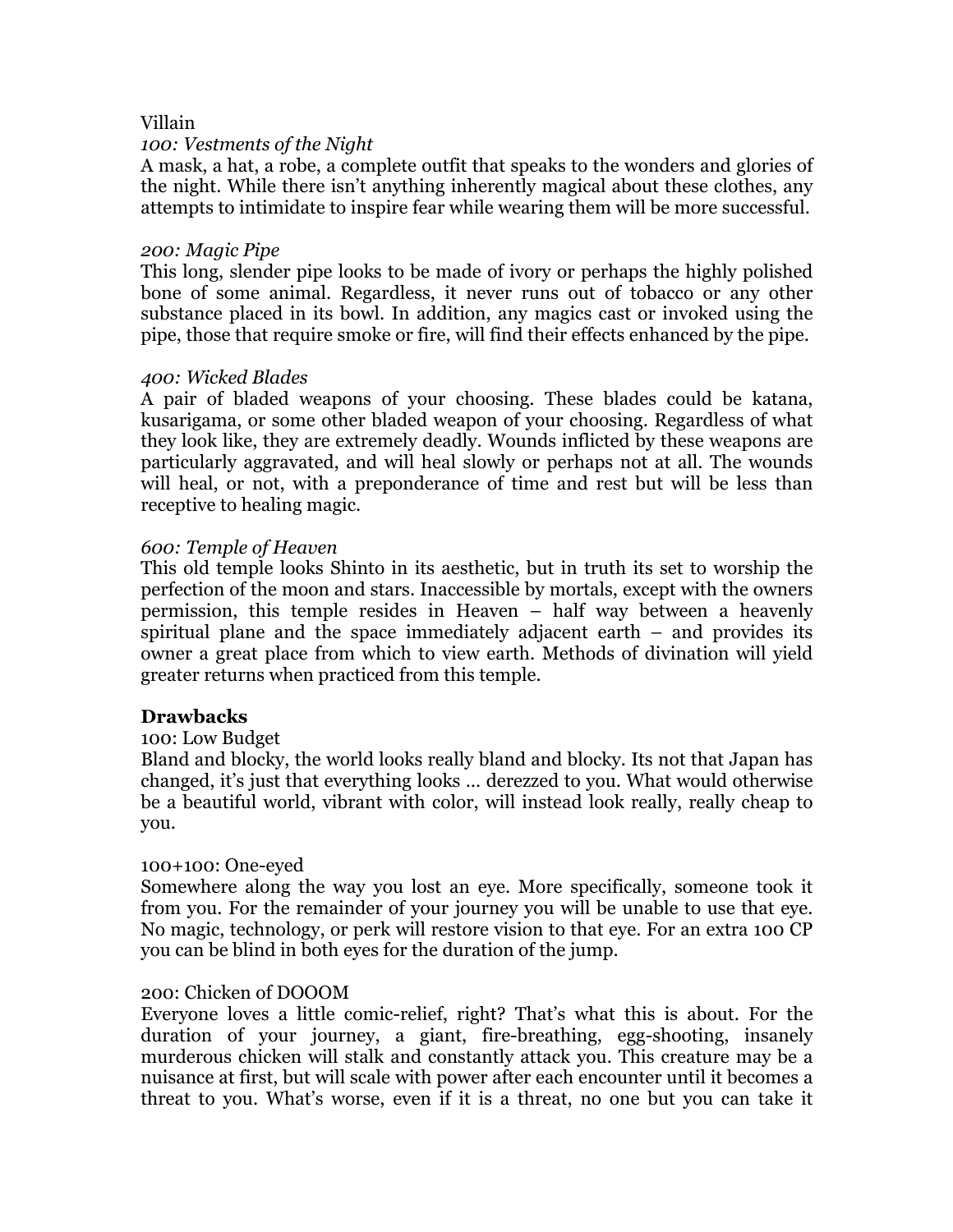seriously. Everyone else, companions included, will find this thing hilarious and will stop what they're doing to watch you fight your fowl nemesis.

### 200: Uncontrolled Powers

For some reason you've lost a measure of the control you have over your powers, those purchased in jump and those from previous adventures. If you concentrate you should still be able to do what you normally do, maybe. However, if you lose concentration then your powers will react to your emotions and subconscious. This effect will be most pronounced when you sleep and, regardless of your out of context powers and abilities, you will need to sleep regularly now.

### 300: Heroes Charm

Huh. Not quite sure how this happened, but you've managed to get stuck in the charm of a young boy. You won't be able to escape, but after some time, a few years, you'll be set free when the boy's life is threatened. From there on out, you will be responsible for him and will be required to guide and help him fulfill the quest he'll set out on. You won't be able to do things for him, mind you, but you will be able to help him as he makes his own way through his story. Be careful, though, if the boy without completing his task your journey is over.

### 300: Hunted by Heaven

The Moon King and his daughters, the Sisters, see themselves as the ultimate power in this universe. Your presence calls that into question. The Kingdom of Heaven has witnessed your arrival and takes offense, and the Kingdom of Heaven will brook no offense. For the duration of your trip, the Moon King and the Sisters will hunt you. While less powerful during the day, they are formidable opponents once the sun falls. More than that, your arrival has torn the veil of Heaven, allowing power not of this place to seep through. This power will sustain them, making them impossible to kill, and feed them. The Kingdom of Heaven will grow in power and size until your last full night in Japan. Should you survive until that night, they will marshal all of their forces against you in one final battle.

### 600: Amnesia

Your travels through the Endless Ocean of Possibility were not as smooth as they usually are. As a result, your arrival to Japan has left you gravely injured. Shortly after your arrival, you will lose all memory of who you are and what you're about. In fact, you'll be little more than a vegetable most of the time. On rare occasion, you'll remember everything and become wholly alive, responsive and wonderfully lucid. Just as suddenly though, it'll begin to fade, first leaving you confused then returning you to unresponsive existence. There may be hope for you. If you have friends, people who love and trust you with valiant hearts, they can quest for a cure. They will face battles and trials and, ultimately, will understand that force of arms cannot solve all problems. If they are honest and true, if they are good and brave, then they will find the cure. If they fail, though, your journey will be over.